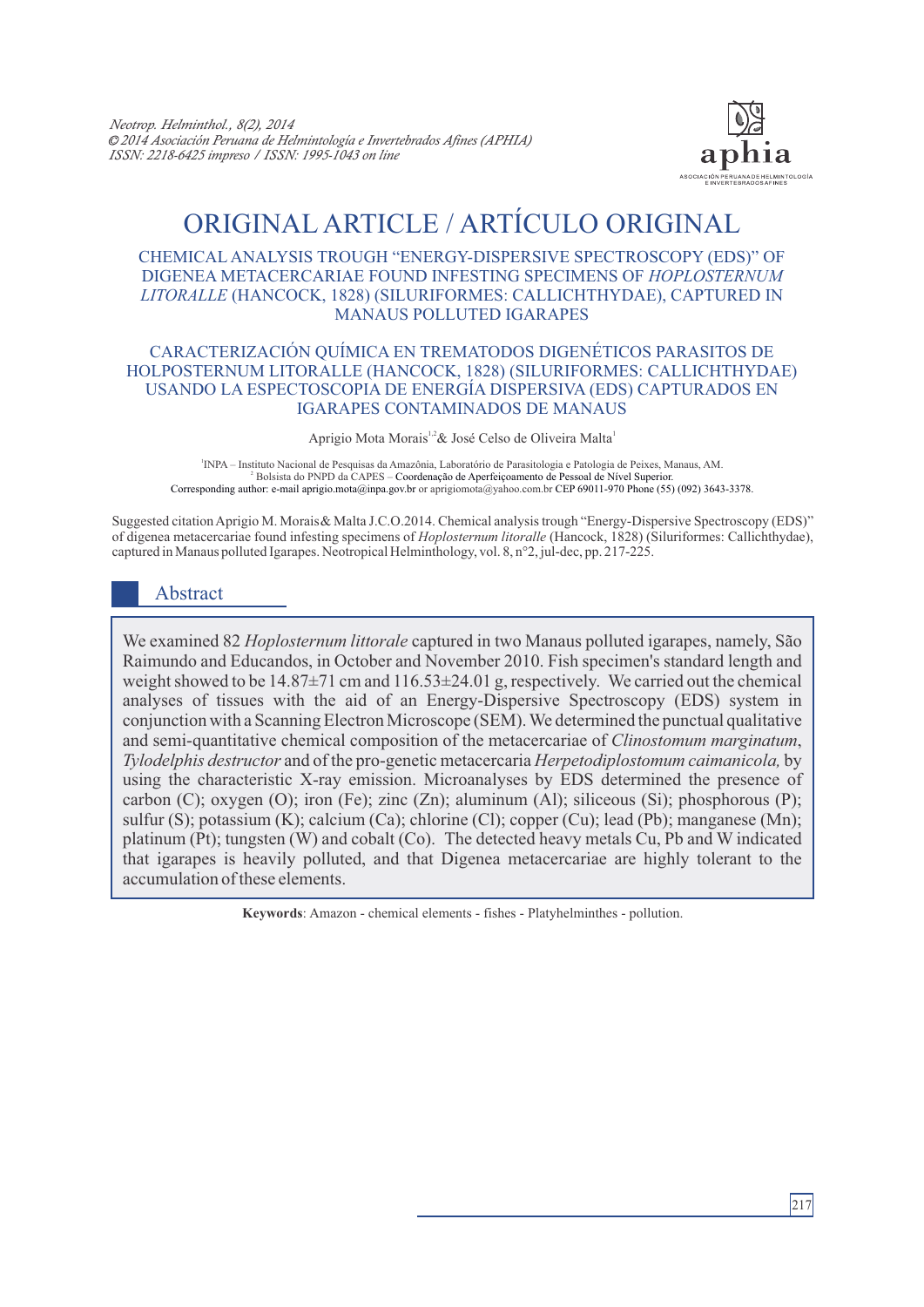## Resumen

Fueron examinados 82 *Hoplosternum littorale* capturados en dos arroyos contaminados en la ciudad de Manaus: São Raimundo y Educandos, entre octubre a noviembre del 2010. La longitud y peso promedio de los peces analizados fueron de 114,87±71cm y 116,53±24,01g, respectivamente. Los análisis químicos de los tejidos fueron realizados con ayuda de un sistema de Espectroscopía por Dispersión de Energía (EDS) en conjunto con un Microscopio Electrónico de Barrido (MEB). Fue determinada la composición química puntual cualitativa y semicuantitativa en larvas de *Clinostomum marginatum*, *Tylodelphis destructor* y de la metacercaria progenética de *Herpetodiplostomum caimanicola*, utilizando la emisión de rayos X característicos. Los microanálisis por EDS determinaron la presencia de carbono (C); oxígeno (O): hierro (Fe); Zinc (Zn); aluminio (Al); silicio (Si); fósforo (P); azufre (S); potasio (K); calcio (Ca); cloro (Cl); cobre (Cu); plomo (Pb); manganeso (Mn); platino (Pt); tungsteno (W) y cobalto (Co). Los metales pesados detectados Cu, Pb y Wson indicadores de polución en los arroyos, y las metacercarias de Digenea son altamente tolerantes a estos elementos de acumulación.

**Palabras clave:** Amazonía - elementos químicos - peces - Platyhelminthes - polución.

## **INTRODUCTION**

Rising population density and heavy anthropic activity surrounding urban water bodies, has affected the water quality along with its biodiversity. Changes in trophic structure and elimination of spawning and recruiting sites, strongly affect the aquatic fauna, thus diminishing diversity and consequently affecting the ecosystem as a whole (Silva, 1995).

Biological monitoring is a water quality evaluating method, which takes into account the biological community responses to the extant environmental conditions (Whitfield & Elliott, 2002; Goulart & Callisto, 2003). Bio-indicators serve as indicators of the level of contamination, and the changes in the number and distribution of individuals and species, may point out environmental deterioration (Karydis & Tsirtsis, 1996; Harrison & Whitfield, 2004; Buron *et al*., 2009).

There have been studies carried out on a large variety of organisms to evaluate their ability to serve as bio-indicators, bio-monitors or biological indicators, as well as on their use as markers pointing out any kind of pollution occurring on that aquatic environment. Fish parasite species hold abilities, which enable them to be bio-indicators and markers (Gunkel, 1994; Sures, 2004, 2008; Buron *et al*., 2009).

Fish parasite species have shown to be good indicators of pollutant accumulation, because they provide valuable information on the environment's chemical status, both by pointing out the presence or lack of pollutants, and the ability to concentrate them in their tissues (Sures *et al*., 2000; Buron *et al*., 2009).

The utilization of fish parasites as pollutant concentrators is justified by their much greater ability than that of hosts or environment themselves to bio-accumulate or bioconcentrate heavy metals (Sures & Siddall, 1999; Sures, 2003). That bio-accumulative characteristic of the parasite is not the result of a slow accumulation process, but rather a relatively quick adhesion to a leveled status (Sures *et al*., 2000).

Currently, several techniques, such as Energy-Dispersive Spectroscopy (EDS), detect chemical elements in fish parasites. EDS analysis: electrons interacting with the sample's atoms generate signals from these interactions,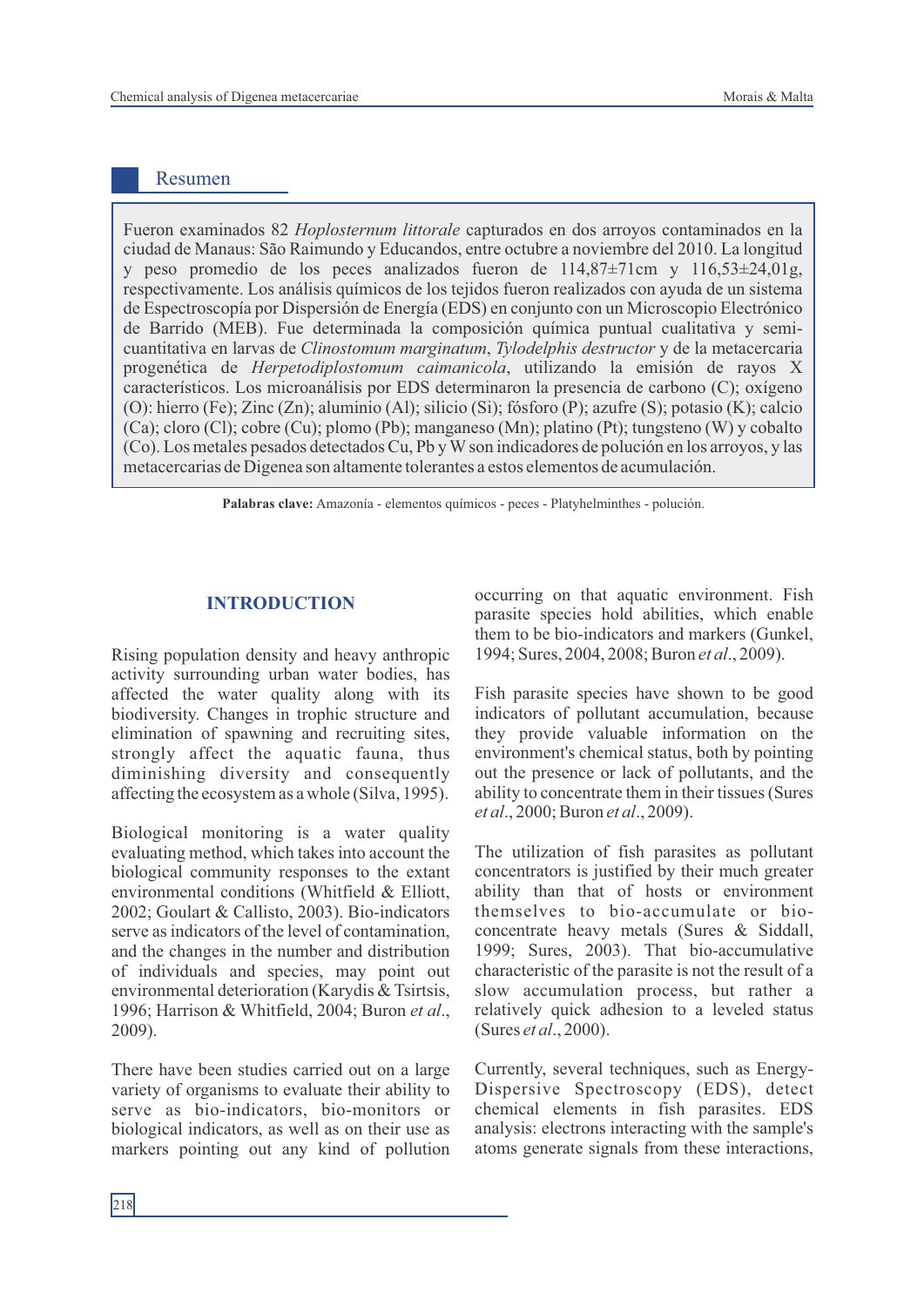which provide information on the sample's properties. When the beam hits the samples their atoms are exited, as they return to their fundamental status, they emit photons with the atom's characteristic energies, (characteristic Xrays). Photons identified in terms of their energy and counted by the X-rays detector, located within the vacuum chamber (Heckmann *et al*., 2007).

The joint system's *hardware* and *software*, stores information generating the spectrum relative to the number of counts according to kev energy (kilo electron volt), identifying the chemical elements present in the sample (Heckmann *et al*., 2007). Compared with the analysis by wave-length dispersion, the EDS allows detecting all chemical elements present in a sample during a single run, instead of only one element per run (Whallon *et al*., 1989; Johnson, 1993). Unlike atomic absorption spectrophotometry, it is a practically nondestructive method for chemical composition microanalysis, and minute-sized samples can be analyzed (Vaughn, 1989; Johnson, 1993).

The present work studies the chemical composition of Digenea metacercariae trematodes parasites of *H. littorale* the only fish species that was captured in the studied environment. It analyzes heavy metal accumulation in pollution-exposed parasites.

## **MATERIALAND METHODS**

We performed necropsies on 82 *H. littorale* specimens captured from October to November 2010. Fish averaged 14.87±71 cm and 97.49±24.01g. They had been captured in polluted streams within the city of Manaus, in the State of Amazonas Figure (1). These streams were, São Raimundo (3º 09' 47"S and 59º 54' 29" W) and Educandos (3º 04' 16"S and 59º 55' 62" W). The collected Digenea metacercariae were fixed in cold AFA(alcohol, formaldehyde, acetic acid) solution with and without compression.

Digenea metacercariae qualitative and semiquantitative composition determination was done by using the Energy-Dispersive Spectroscopy (EDS) system in conjunction with a FEI Quanta 200 model Scanning Electron Microscope (SEM). The characteristic X-rays emission identifying elements chemically present in Digenea metacercariae trematodes. Microanalyses were done in the Electronic Microscopy and Microanalyses Laboratory at "Universidade Estadual de Londrina (UEL)".

EDS microanalyses: Twenty (20) fixed parasites were washed three times in 0.1M cacodylate buffer for 10 min; dehydrated in an ascending series of ethyl alcohol; dried to a critical point in a BAL-TEC CPD 030 model drier, and mounted in metal cylinders (*stub*). Afterwards, they were covered with carbon film in a BAL-TEC SCD 050 model "Sputter coater" metalizer.

The spectra were obtained with the aid of an INCAX-ray secondary electron detector system (155 eV resolution) using the INCA-Analyzer software for identifying the specific peaks for the elements of interest, mainly the heavy metals present in the samples, since the main purpose of EDS ananylis is to to detect all known chemical elements present within a sample during a predefined time, unlike any special element per run as other techniques do. Therefore, our quantitative results were based on each element's peak height in the generated spectrum, and 300 s was how long it took for each specimen to be analyzed. The EDS system was very efficient it detected minute amounts of 17 chemical elements present in the tissues from a sample comprised by in the three metacercariae species: *Clinostomum marginatum* (Rudolphi, 1819)*, Herpetodiplostomum caimanicola* (Dollfus, 1935) and of *Tylodelphis destructor*  (Szidat & Nani 1951).

Taxonomical identification is in accordance with Travassos *et al*. (1969) and Kohn *et al*. (1995). Vouchers specimens' C*. marginatum*  (INPA 639)*, H. caimanicola* (INPA 640*)* and of *T. destructor* (INPA 641) were deposited in the collection of the Instituto Nacional de Pesquisas da Amazônia (INPA).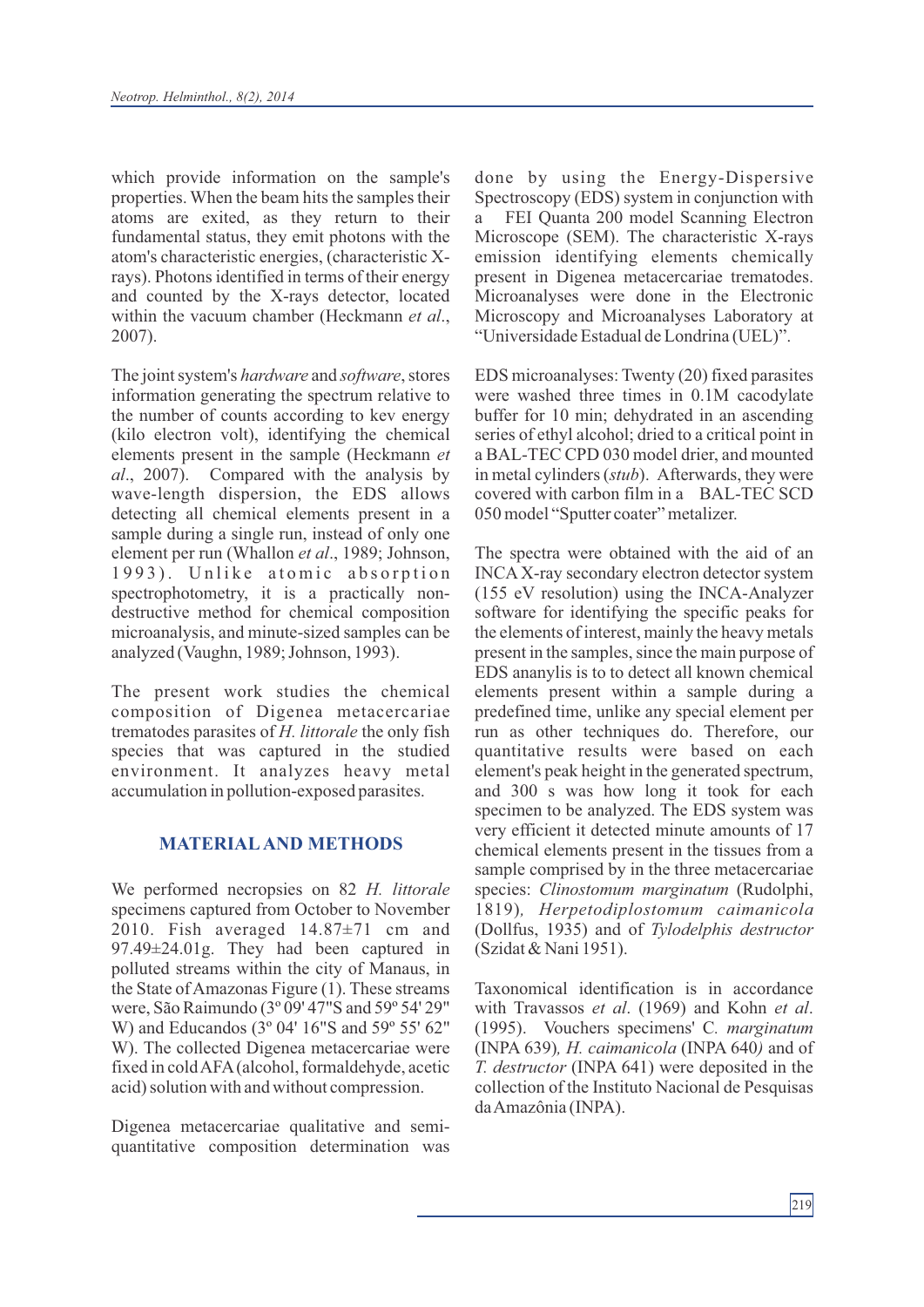#### **RESULTS**

The parasites were morphologically identified as metacercariae of *C. marginatum, H. caimanicola* (progenetic metacercaria) and *T. destructor*. There was no detected chemical element difference for different parasite species analyzed by DES in the two collecting sites.

EDS microanalyses recorded the presence of 16 chemical elements in Digenea metacercariae captured in igarapé São Raimundo: carbon (C); oxygen (O); iron (Fe), zinc (Zn), aluminum (Al), siliceous (Si); phosphorous (P); sulfur (S);

potassium (K); calcium (Ca); chlorine (Cl); copper (Cu); lead (Pb); manganese (Mn); platinum (Pt) and tungsten (W) (figure 2). In addition to these 16 chemical elements, cobalt (Co) was also present in Digenea metacercariae captured in igarapé Educandos (figure 3).

EDS chemical elements semi-quantitative distribution shows percentile differences between elements in the studied sites. Igarapé Educandos presents a higher contribution of heavy metals, such as, Cu, Pb, Pt and Zn, as compared to igarapé São Raimundo (figure 4).



**Figure1.** Manaus city map showing the collecting sites. Igarapé São Raimundo (SR) and igarapé Educandos (ED).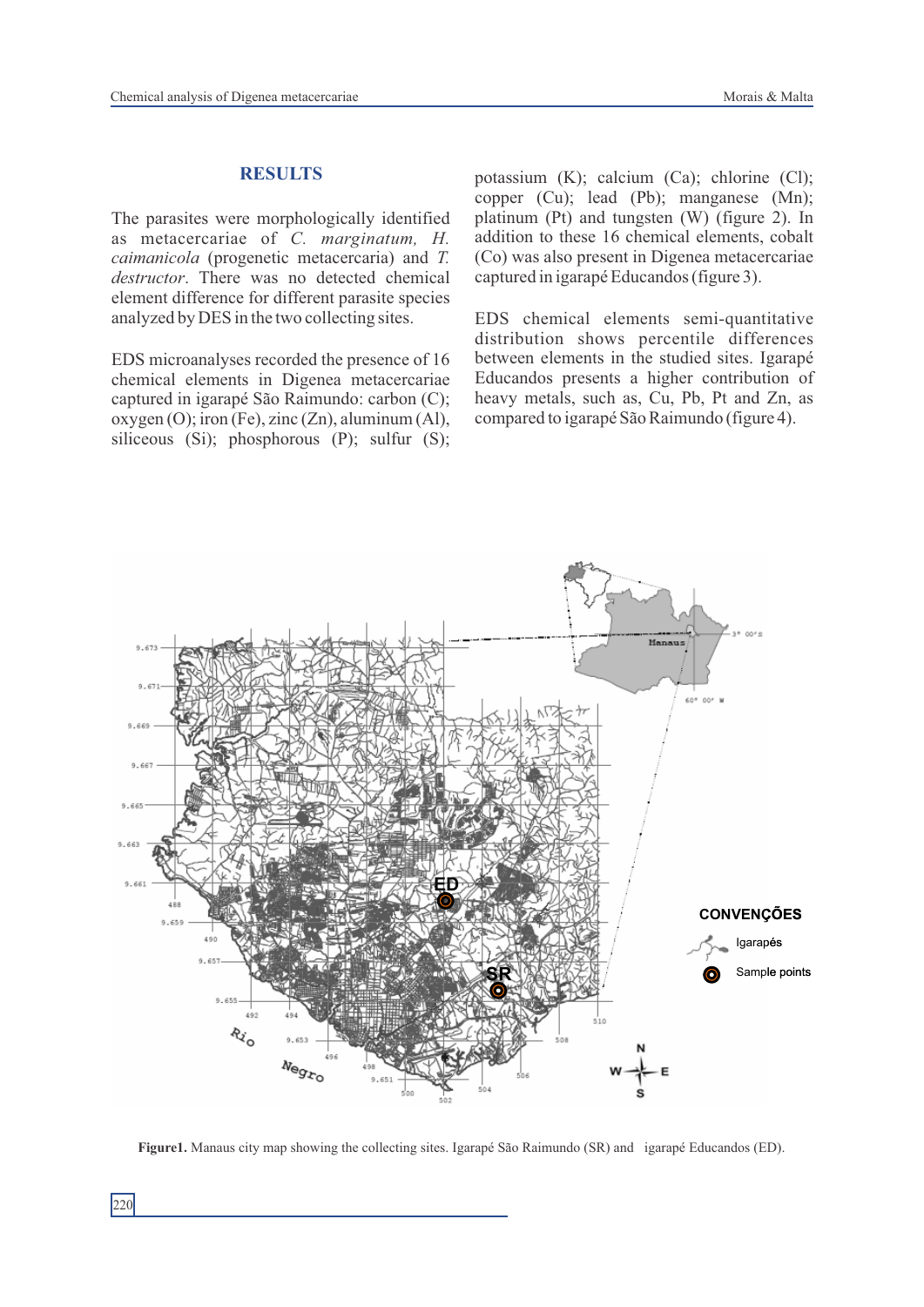

**Figure 2.** EDS - generated spectrum for *Hoplosternum littorale* metacercariae from igarapé São Raimundo.



**Figure 3.** EDS - generated spectrum for *Hoplosternum littorale* metacercariae from igarapé Educandos.

# 221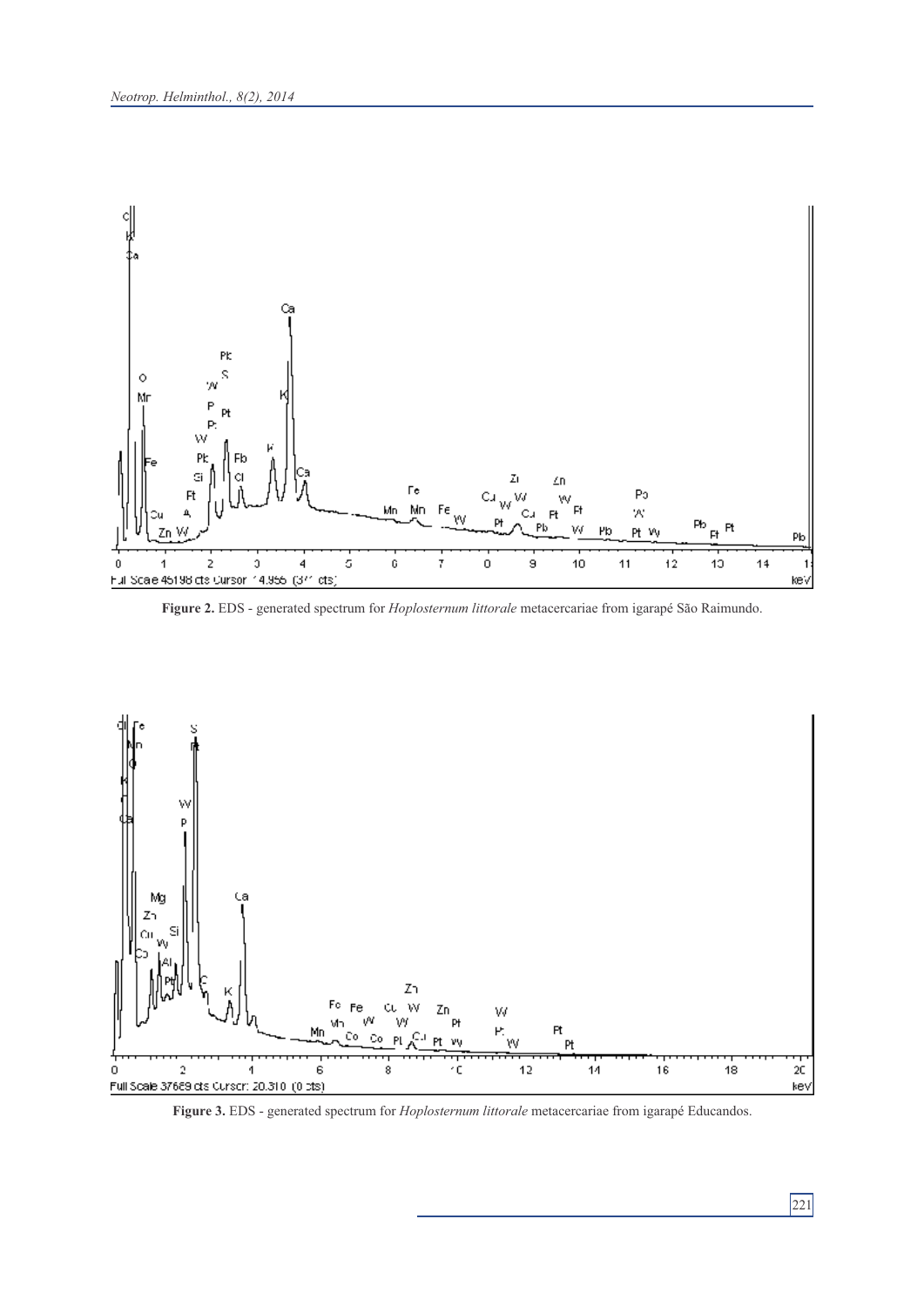

**Figure 4.** EDS found the chemical element semi-quantitative distribution in *Hoplosternum littorale* Digenea metacercariae captured in igarapés São Raimundo and Educandos. Yet, Carbon (C) and oxygen (O) were overlooked because of being common in the analyzed metacercariae tissues.

#### **DISCUSSION**

The energy-dispersive spectroscopy system (EDS) is a valuable tool in studying and characterizing microscopic materials. It is much employed in petrography characterization and petrological studies in geosciences. It can determine the chemical constituents of living organism, i.e., heavy metals present in fish parasite tissues (Heckmann *et al*., 2007).

The coupled EDS- SEM system determined the chemical constitution of proboscis and hooks of five A can tho cephala species: *Neoechinorhynchus qatarensis* Amin, Saoud & Alkuwari, 2002; *Acanthocephalus dirus* (Van Cleave 1931); *Neoechinorhynchus idahoensis* Amin and Heckmann 1992; *Echinorhynchus s a l m o n i s* ( M ü l l e r 1 7 8 4 ) a n d *Pseudoacanthocephalus* sp. High sulfur levels were found (Heckmann *et al*., 2007).

In this work by using the same procedure we detected 16 chemical elements in Digenea metacercariae from igarapé São Raimundo: carbon  $(C)$ ; oxygen  $(O)$ ; iron  $(Fe)$ , zinc  $(Zn)$ , aluminum (Al), siliceous (Si); phosphorus (P);

sulfur (S); potassium (K); calcium (Ca); chlorine (Cl); copper (Cu); lead (Pb); manganese (Mn); platinum (Pt) and tungsten (W). In addition to these 16, cobalt (Co) was also present in Digenea metacercaria from igarapé Educandos.

The EDS system was very efficient; it detected minute amounts of 17 chemical elements present in the tissues from a sample comprised by three metacercariae species: C*. marginatum, H. caimanicola* and *T. destructor*. It determined the spatial distribution of elements chemical in every sample analyzed. It generated X-ray composition maps showing its practicality for analyses of anthropogenic-impacted environments.

Heavy metal contamination, mainly by: zinc (Zn); cobalt (Co); nickel (Ni); copper (Cu); iron (Fe) and lead (Pb) threatens the whole world. It can contaminate soil, water and accumulate in tissues of living organisms (Loumbourdis, 1997). Determination of low concentrations of heavy metals present in the samples requires the use of sufficiently susceptible and versatile techniques. The present work shows the EDS system technique to be very efficient in analyses determinations.

 $|_{222}$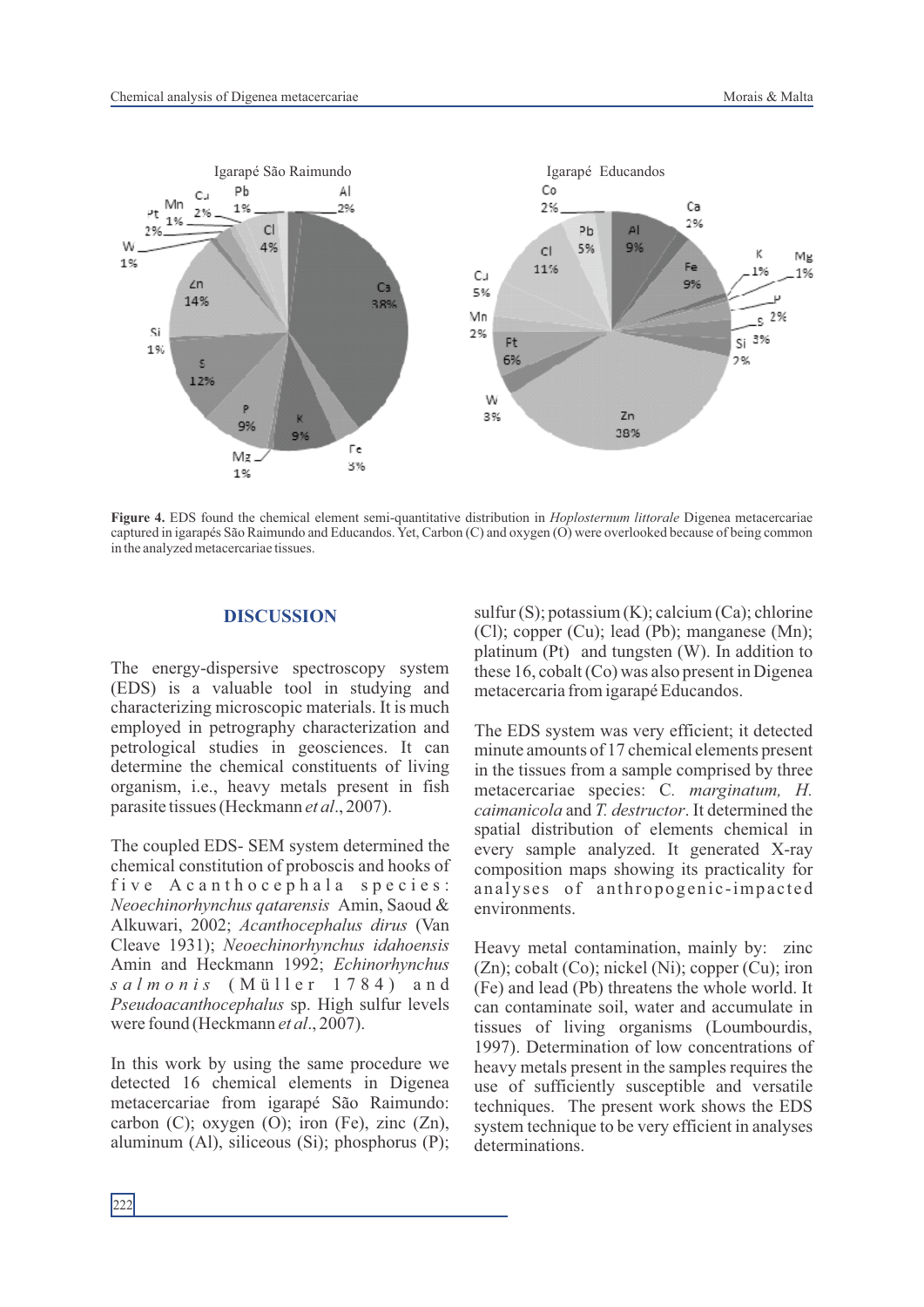The EDS system was utilized in species of Acanthocephala *N. qatarensis*, *A. dirus*, *N. i d a h o e n s i s* , *E . s a l m o n i s* a n d *Pseudoacanthocephalus* sp. Following 60 s of exposition we detected the presence of: sodium (Na); aluminum (Al); magnesium (Mg); siliceous (Si); potassium (K); sulfur (S); calcium (Ca) and phosphorous (P) (Heckmann *et al*., 2007).

In this study, we increased, this exposition time in each Digenea metacercariae sampled point, to 300 seconds. This resulted in the detection of: lead (Pb); tungsten (W); copper (Cu) and platinum (Pt). Therefore we recommend the fish parasites samples exposition time in EDS to be higher than 60 seconds, so as to run no risk of not detecting low-concentrated elements present in the sample.

Manaus city igarapés ranked as being environments presenting diversified characteristics, ranging from pristine to degraded, there occurring polysaprobic environments presenting heavy pollution (Lopes *et al*., 2008).

The biological diversity differs in igarapés São Raimundo and Educandos. São Raimundo presented higher macro-invertebrate diversity than that of Educandos. The latter is subjected to the inflow from chemical effluents contaminated with copper (Cu); nickel (Ni) and zinc (Zn) originating from the Manaus Industrial District (Cleto-Filho, 1998).

Igarapé Educandos presents cleared banks and secondary vegetation along some of its stretches. Its upper course gets the sewage from the Manaus Industrial District, receiving the inflow from around 400 chemical; thermoplastic; metallurgic; mechanical and electronic industries, the main polluting agents of which, happen to be heavy metals (Lopes *et al*., 2008).

The present study showed the chemical composition found in Digenea metacercariae trematodes tissues of *C. marginatum, H. caimanicola* and *T. destructor*, parasites of *H. littorale* to be the same on the two igarapés

studied. But for cobalt (Co), which only occurred in metacercariae from igarapé Educandos.

Analyses of Digenea metacercariae collected in the two igarapés presented quantitative differences. Samples from igarapé Educandos presented higher heavy metal concentration values. This is due to the continuous inflow of industrial pollutants into this igarapé.

Chemical elements as copper (Cu); iron (Fe); manganese (Mn); cobalt (Co); selenium (Se); einsteinium (Es); iodine (I) and chrome (Cr) are considered to be essential to the metabolism of living organisms. Cadmium (Cd), mercury (Hg), lead (Pb), nickel (Ni), aluminum (Al), platinum (Pt), tungsten (W) and Argonne (Ar) exert no known biological function and are usually toxic to a large number of organisms (Roesijadi & Robinson, 1993; Heath, 1995).

Igarapés contaminated through anthropic action present a reduction on dissolved oxygen contents, increase of pH and show high concentrations of heavy metals (Zn, Co, Ni, Cu, Fe, and Pb). There occur at high fecal and total coliform rates, much above those acceptable for human consumption or recreation (Silva, 1995; Melo *et al*., 2005; Santana & Barroncas, 2007).

Digenea metacercariae trematodes, parasites of *H. littorale* from igarapés São Raimundo and Educandos contained lead (Pb), platinum (Pt), aluminum (Al) and tungsten (W) in their tissues. All this contamination came about through the inflow of toxic effluents originating from the Manaus Industrial District factories sewage. That contamination determined the death of living organisms inhabiting the water bodies within these ecosystems.

Pollutants cause a significant impact on the hostparasite system in aquatic environments. By assessing this relationship one concludes the fish parasite fauna, mainly digenetic trematode species, to be important parameters in monitoring pollutant-contaminated water quality (Sures, 2008; Vidal-Martinez *et al*., 2009; Khalil *et al*., 2009).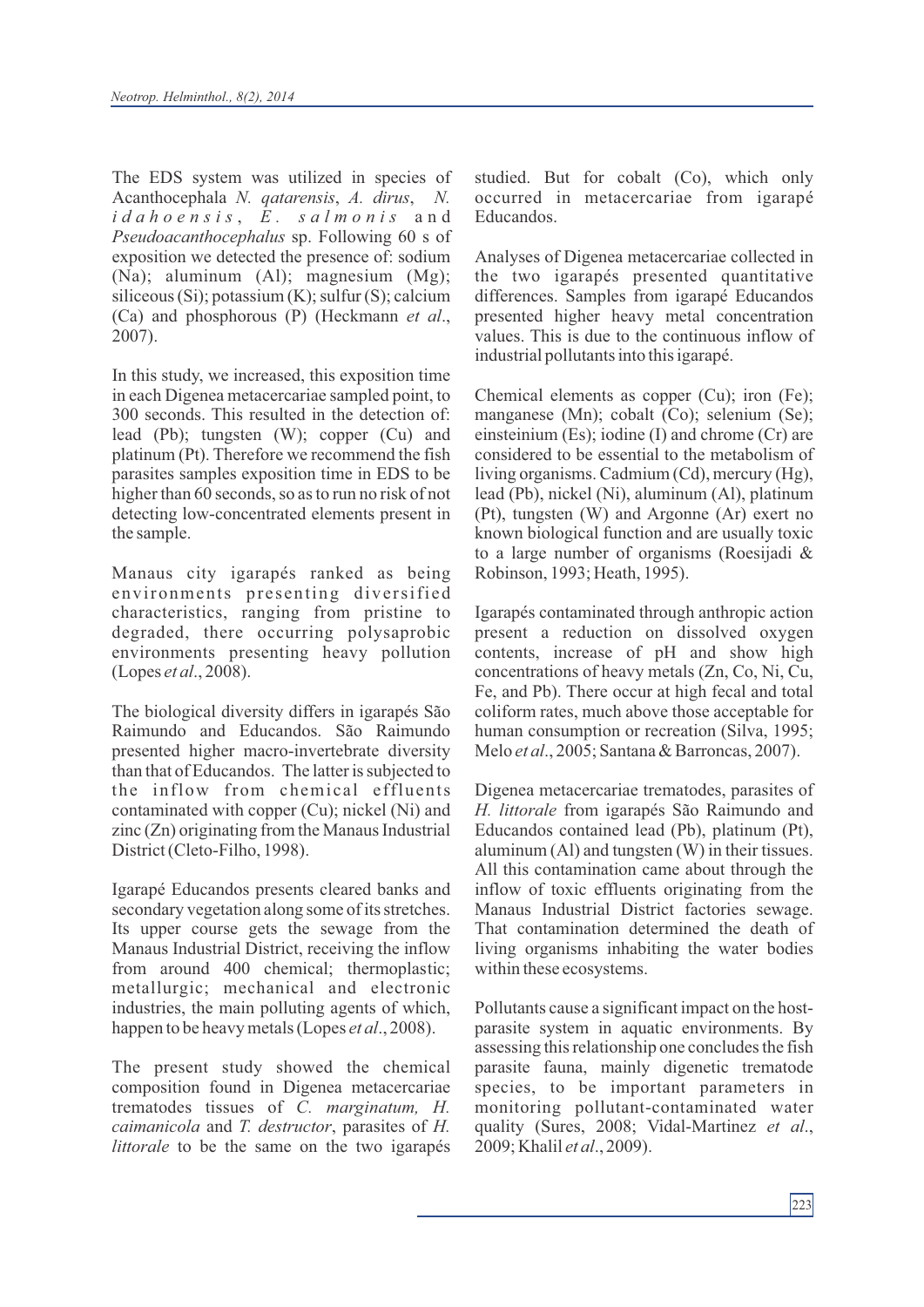The present work demonstrated the EDS system to be very efficient. It detected 17 chemical elements in tissues of Digenea metacercariae trematodes, parasites of *H. littorale* including heavy metals with no known biological function. It showed to be a valuable tool as well as an efficacious and fast method in assessing anthropically contaminated water bodies' actual water quality.

## **ACKNOWLEDGEMENTS**

The Authors thank Conselho de Aperfeiçoamento de Pessoal de Nível Superior (CAPES) for scholarship. Célia G.T. de Jesus Andrade, Ângela Teresa Silva-Souza and Oswaldo Capello of LMEM/PROPPG/UEL for helping with analyses performen in EDS. Carlos Henrique Scheneider for donating the fish used so as to carry out this work. And FINEP, PIATAM project, INPA/MCT.

#### **BIBLIOGRAPHIC REFERENCES**

- Cleto-Filho, SEN. 1998. *Efeitos da ocupação urbana sobre a macrofauna de invertebrados aquáticos de um igarapé (Mindú) da cidade de Manaus/Am – Amazônia Central*. Dissertação de mestrado UFAM; INPA, Manaus, Amazonas.
- Buron, I, James, E, Riggs-Gelasco, P, Ringwood, AH, Rolando, E. & Richardson, D. 2009. Overview of the status of heavy metal accumulation by helminths with a note on the use of *in vitro*  culture of adult acanthocephalans to study the mechanisms of bioaccumulation. Neotropical Helminthology, vol 3, Nº 2, pp. 101-110.
- Goulart, MDC & Callisto, M. 2003. *Bioindicadores de qualidade de água como ferramenta em estudos de impacto ambiental.* Revista Fapam, vol. 2, pp. 153- 164.
- Gunkel, G. 1994. *Bioindikation in aquatischen Ökosystemen*. Fischer Verlag, Jena, Stuttgart, Germany.
- Heath, AG. 1995. *Water pollution and fish*  physiology. 2<sup>ª</sup> ed, CRC Press, Inc. Lewis Publishers, Boca Raton, Florida.
- Harrison, TD & Whitfield AK. 2004. *A multimetric fish index to assess the environmental condition of estuaries*. Journal of Fish Biology, vol. 65, pp. 683- 710.
- Heckmann, R, Amin, OM & Standing, MD. 2007. *Chemical analysis of metals in acanthocephalans utilizing Energy Dispersive X-ray Analysis (EDXA) in conjunction with scanning electron microscope (SEM)*. Comparative Parasitology, vol. 74, pp. 388-391.
- Johnson, R. 1993. *Application of a multiwindow XES detector*. American Laboratory, vol. 14, pp. 93-97.
- Karydis, M. & Tsirtsis, G. 1996. *Ecological indices: a biometric approach for assessing eutrophication levels in the marine environment*. Science of the Total Environment, vol. 186, pp. 209-219.
- Khalil, M, Furness, D, Polwart, A & Hoole, D. 2009. *X-ray microanalysis (EDXMA) of c a d m i u m - e x p o s e d e g g s o f Bothriocephalus acheilognathi (Cestoda: Bothriocephalidea) and the influence of this heavy metal on coracidial hatching and activity*. International Journal for Parasitology, vol. 39, pp. 1093-1098.
- Kohn, A, Fernandes, BMM & Baptista-Farias, MFD. 1995. Metacercariae of Diplostomum *(*Austrodiplostomum*)* compactum *(Trematoda,Diplostomidae) in the eyes of* Plagioscion squamosissimus *(Teleostei, Sciaenidae) from the reservoir of the Hydroelectric Power Sation of Itaipu, Brazil*. Memórias do Instuto Oswaldo Cruz, vol. 90, pp. 341- 344.
- Loumbourdis, NS. 1997. *Heavy metal contamination in a lizard, Agama stellio stellio, compared in urban, high altitude and agricultural, low altitude areas of North Greece*. Archives of Environmental Contamination and Toxicology, vol. 58, pp. 945-952.
- Lopes, MJN, Silva, MSR, Sampaio, RTM, Belmont, ELL & Santos-Neto, CRS.